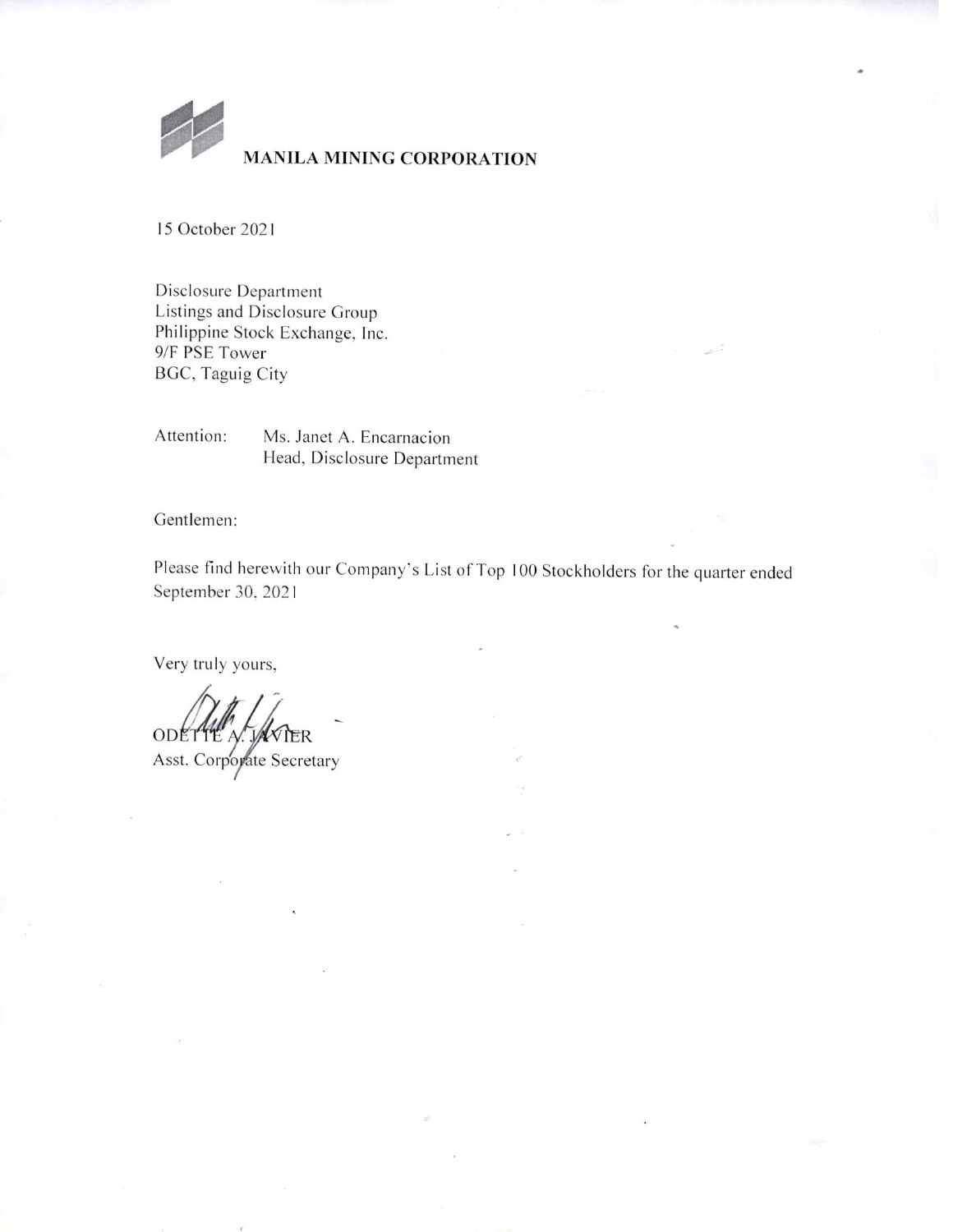Stock Transfer Service Inc. Page No. 1 MANILA MINING CORPORATION (MA) List of Top 100 Stockholders As of 09/30/2021

| Rank | Name                               | Holdings               | Rank   |
|------|------------------------------------|------------------------|--------|
| 1    | PCD NOMINEE CORPORATION (FILIPINO) | 107,605,398,089 69.21% |        |
| 2    | F. YAP SECURITIES, INC.            | 27,945,887,346 17.97%  |        |
| 3    | BRYAN YAP                          | 1,945,977,139 01.25%   |        |
| 4    | CHRISTINE YAP                      | 1,861,557,111 01.20%   |        |
| 5    | EMMA YAP                           | 1,478,067,401 00.95%   |        |
| 6    | PATRICK RESOURCES CORPORATION      | 1,301,152,163          | 00.84% |
| 7    | PAUL YAP JR.                       | 1, 113, 677, 703       | 00.72% |
| 8    | CHRISTINE KAREN YAP                | 886, 334, 939          | 00.57% |
| 9    | CORONET PROPERTY HOLDINGS CORP     | 833,093,546 00.54%     |        |
| 10   | VENTURA RESOURCES CORPORATION      | 718,565,954 00.46%     |        |
| 11   | ZAMCORE RESOURCES CORPORATION      | 707, 395, 421 00.45%   |        |
| 12   | LINDSAY RESOURCES CORPORATION      | 651, 542, 763          | 00.42% |
| 13   | $A/C$ B.Y. FYSI                    | 524, 193, 274 00.34%   |        |
| 14   | ARLENE K. YAP                      | 457,065,671 00.29%     |        |
| 15   | DAVID GO SECURITIES CORP.          | 436,519,534 00.28%     |        |
| 16   | A/C -CKY FYSI                      | 420,690,037            | 00.27% |
| 17   | PACITA YAP                         | 351,786,420            | 00.23% |
| 18   | FAUSTO R. PREYSLER JR.             | 345,842,696            | 00.22% |
| 19   | ANNABELLE K. YAP                   | 330,939,900            | 00.21% |
| 20   | LUCIO W. YAN                       | 302,100,000            | 00.19% |
| 21   | LEONARD RESOURCES CORP.            | 236,299,716            | 00.15% |
| 22   | WILLIAM HOW                        | 220,500,000            | 00.14% |
| 23   | HIGHLAND SECURITIES, INC.          | 210,023,669            | 00.14% |
| 24   | F Y S I ACCOUNT NO. CKY            | 196,918,381            | 00.13% |
| 25   | PL LIM INVESTMENTS, INC.           | 180,000,000            | 00.12% |
| 26   | ABIGAIL RESOURCES CORP.            | 154,729,479            | 00.10% |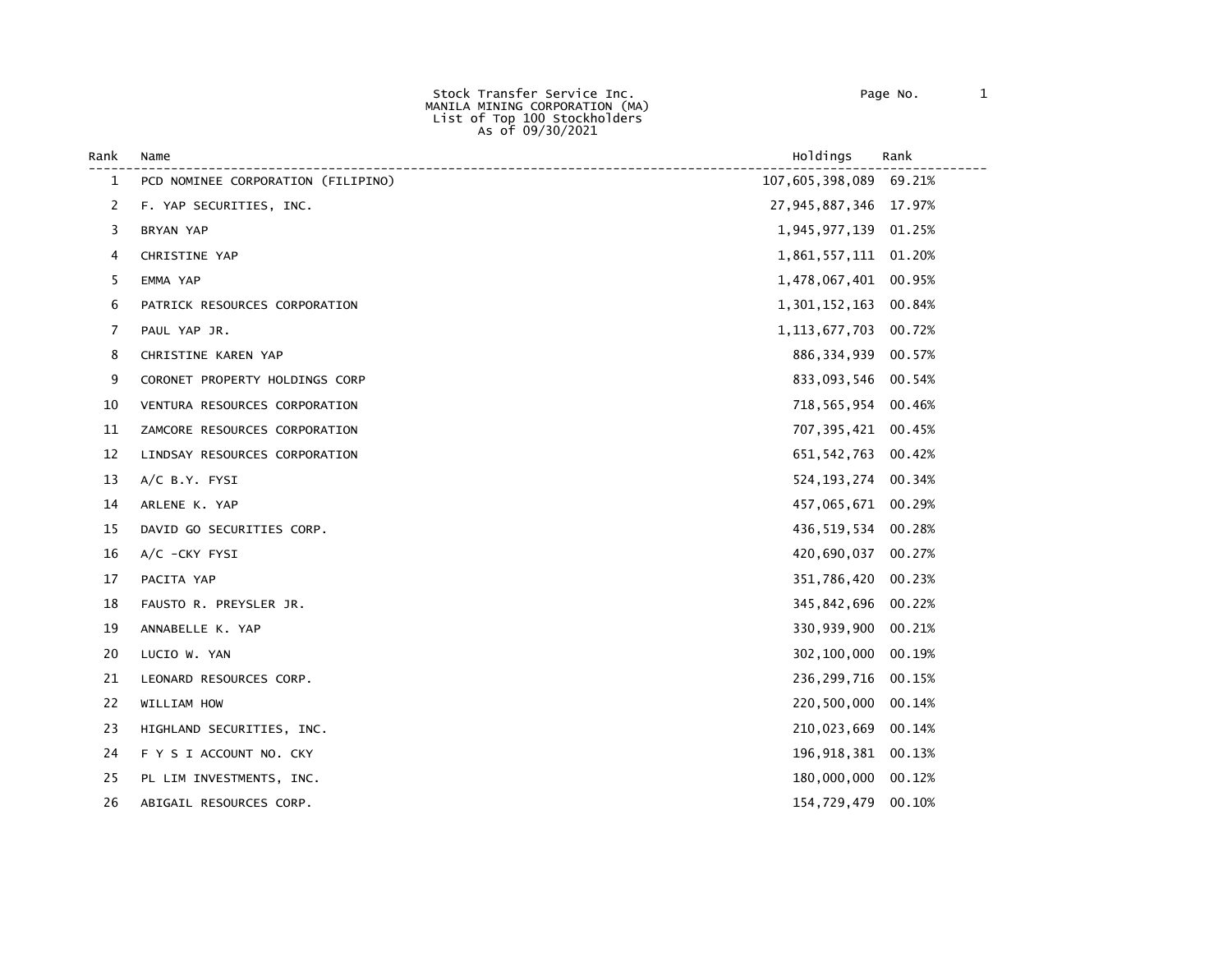| Stock Transfer Service Inc.    | Page No. |  |
|--------------------------------|----------|--|
| MANILA MINING CORPORATION (MA) |          |  |
| List of Top 100 Stockholders   |          |  |
| As of 09/30/2021               |          |  |
|                                |          |  |

| Rank | Name                                     | Holdings      | Rank   |
|------|------------------------------------------|---------------|--------|
| 27   | CRESENCIO YAP                            | 152,817,233   | 00.10% |
| 28   | FELIPE YAP                               | 140, 155, 975 | 00.09% |
| 29   | CP EQUITIES CORPORATION                  | 140,000,000   | 00.09% |
| 30   | HORACIO RODRIGUEZ                        | 113,664,029   | 00.07% |
| 31   | F. YAP SECURITIES, INC. A/C 3305         | 112,568,859   | 00.07% |
| 32   | BRAIN FOUNDATION OF THE PHILS.           | 77,286,489    | 00.05% |
| 33   | ARACELI A. MACARAIG                      | 69,260,000    | 00.04% |
| 34   | DENIS PEREZ                              | 66,678,540    | 00.04% |
| 35   | LUCIO W. YAN &/OR CLARA Y. YAN           | 64,044,944    | 00.04% |
| 36   | DORCAS ANN O. HO                         | 64,044,943    | 00.04% |
| 37   | KATERINA TANYA B. PEREZ                  | 63,459,000    | 00.04% |
| 38   | MA. CYMBELINE B. PEREZ                   | 60,768,000    | 00.04% |
| 39   | SHIPSIDE, INC.                           | 59,403,062    | 00.04% |
| 40   | JANICE C. SY                             | 54,382,022    | 00.03% |
| 41   | WILFREDO C. UY                           | 51,235,955    | 00.03% |
| 42   | ALBERTO MENDOZA                          | 46,844,045    | 00.03% |
| 43   | JESSAMYN DESIREE B. PEREZ                | 45,585,000    | 00.03% |
| 44   | NECISTO SYTENGCO                         | 44,280,000    | 00.03% |
| 45   | MA. CYMBELINE PEREZ                      | 40,564,704    | 00.03% |
| 46   | KATERINE TANYA PEREZ                     | 39,174,817    | 00.03% |
| 47   | ANSALDO, GODINEZ & CO., INC.             | 38,917,544    | 00.03% |
| 48   | WILLIAM RAGOS ENRILE II                  | 38,426,966    | 00.02% |
| 49   | BLUE RIDGE MINERAL CORP.                 | 38,400,000    | 00.02% |
| 50   | FLORENTINA BANEZ                         | 34,209,289    | 00.02% |
| 51   | BENJAMIN ADAPON                          | 31,752,000    | 00.02% |
| 52   | CATHAY SECURITIES CO., INC. A/C NO. 1358 | 31,531,760    | 00.02% |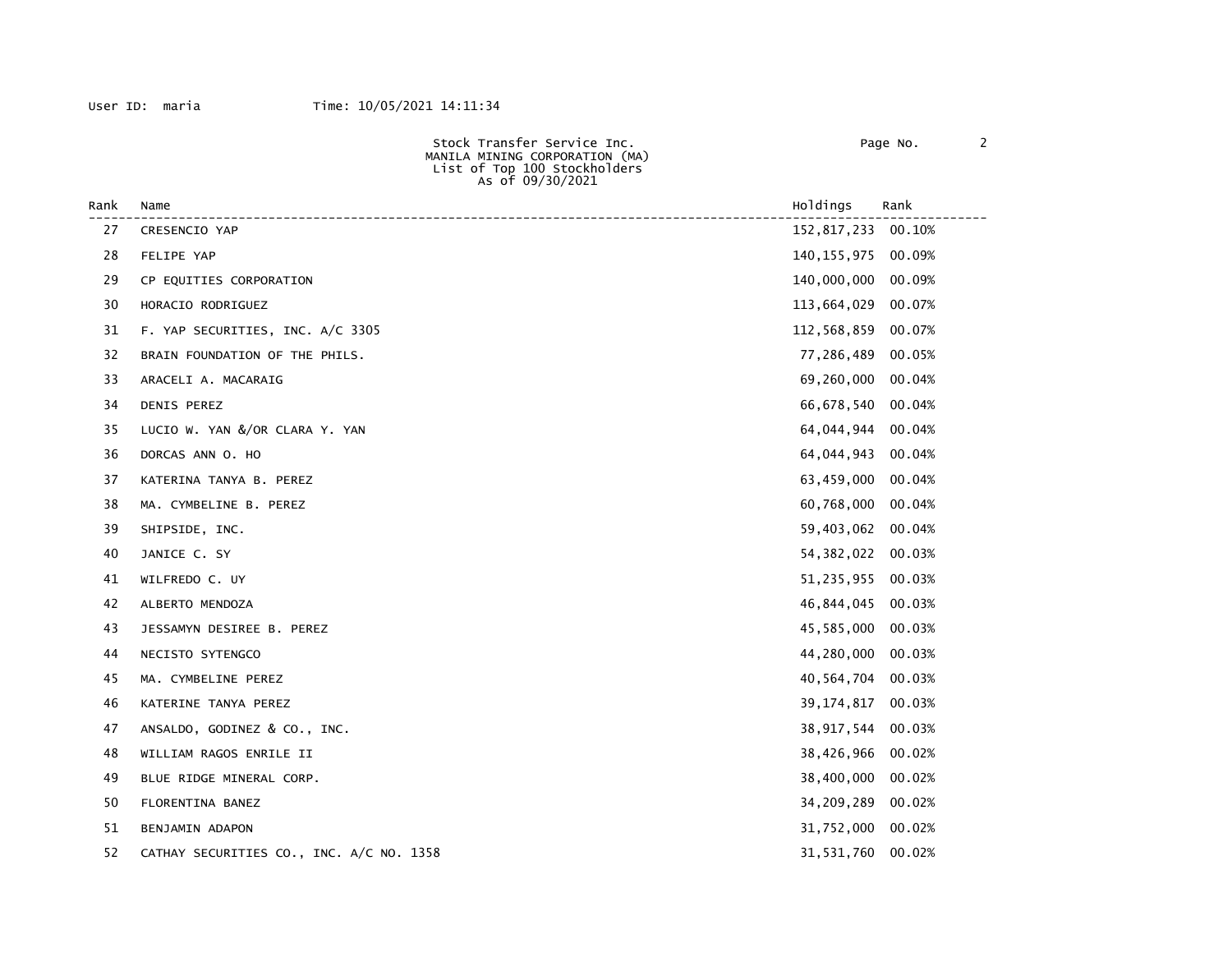### User ID: maria Time: 10/05/2021 14:11:34

 Stock Transfer Service Inc. Page No. 3 MANILA MINING CORPORATION (MA) List of Top 100 Stockholders As of 09/30/2021

| Rank | Name                                                     | Holdings            | Rank   |
|------|----------------------------------------------------------|---------------------|--------|
| 53   | SOCIAL SECURITY SYSTEM                                   | 31, 169, 073 00.02% |        |
| 54   | WILLY 0. DIZON OR NENE C. DIZON                          | 29,740,446          | 00.02% |
| 55   | MERCANTILE INSURANCE CO., INC.                           | 28,700,000          | 00.02% |
| 56   | ARTEMIO F. DISINI                                        | 27,219,910          | 00.02% |
| 57   | JOAQUIN MA. TAMANO                                       | 26,460,000          | 00.02% |
| 58   | TERESO C. TAN                                            | 25,000,000          | 00.02% |
| 59   | ROGELIO CHUA                                             | 24, 246, 741        | 00.02% |
| 60   | BERNARDO A. FRIANEZA                                     | 24,067,802          | 00.02% |
| 61   | KEYSER MERCANTILE CO., INC.                              | 23,814,000          | 00.02% |
| 62   | EDGAR A. RAGASA                                          | 20,872,552          | 00.01% |
| 63   | CATHAY SECURITIES CO., INC. A/C NO. 1868                 | 20,580,000          | 00.01% |
| 64   | OF SANTO TOMAS UNIVERSITY                                | 20,580,000          | 00.01% |
| 65   | GUILD SECURITIES INC.                                    | 20,564,000          | 00.01% |
| 66   | MANUEL J. RAMOS                                          | 18,726,592          | 00.01% |
| 67   | HERITAGE PROPERTIES, INC.                                | 18,425,880          | 00.01% |
| 68   | ELITE INVESTMENT CORPORATION                             | 17,551,800          | 00.01% |
| 69   | WHITE ELEPHANTS, INC.                                    | 17,500,000          | 00.01% |
| 70   | QUALITY INVESTMENTS & SECS. CORP. A/C #017003            | 16,880,000          | 00.01% |
| 71   | LIBERATO P. LAYUG                                        | 16,651,685          | 00.01% |
| 72   | JULIA K. REGINA ANGELA K. DE LA CRUZ DE LA CRUZ OR MARIA | 16,561,593          | 00.01% |
| 73   | ERLINDA M. OLEDAN                                        | 15,123,214          | 00.01% |
| 74   | ROMEO N. YAP                                             | 15,000,000          | 00.01% |
| 75   | SHIN TIU                                                 | 15,000,000          | 00.01% |
| 76   | WILLIAM T. ENRILE                                        | 15,000,000          | 00.01% |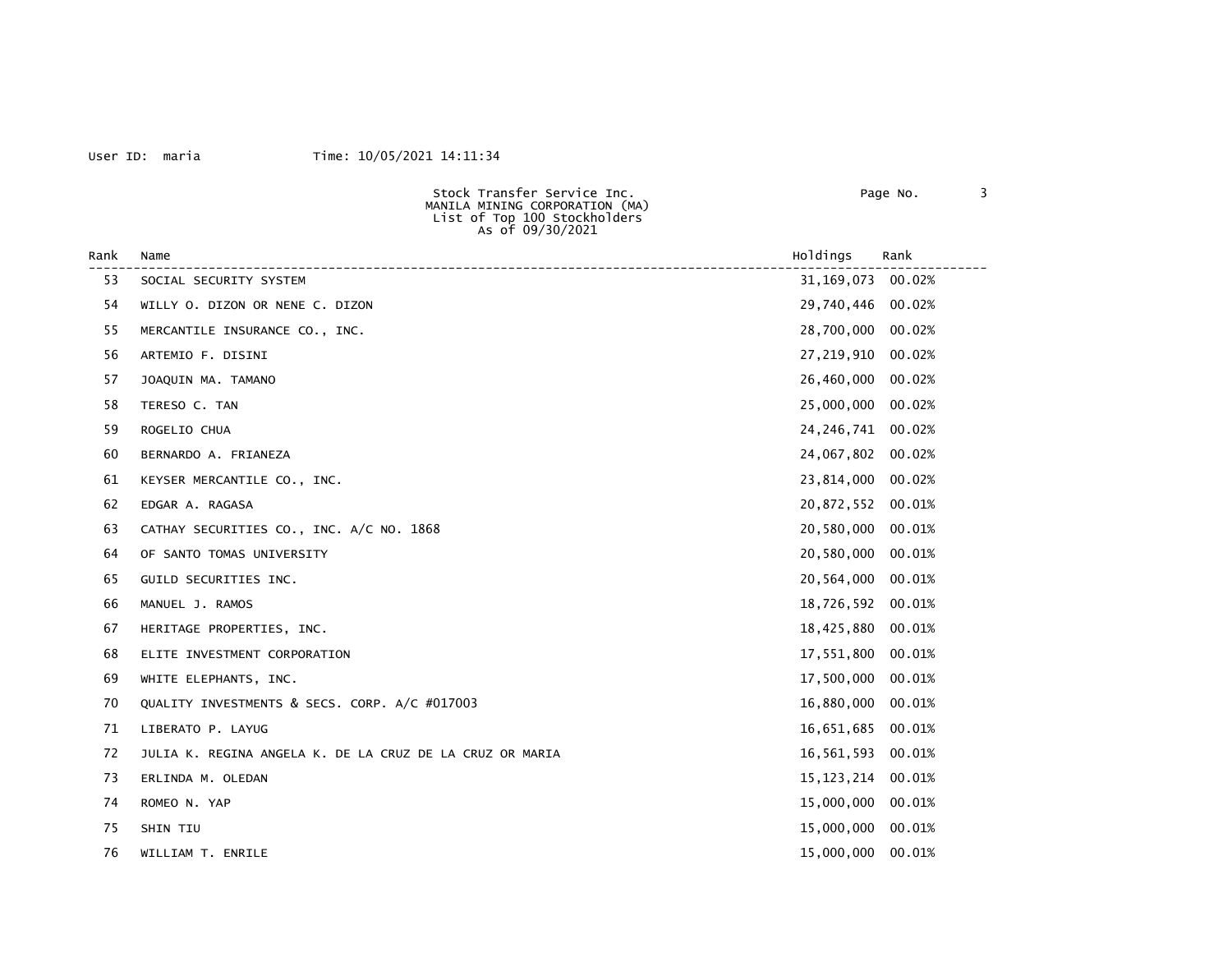77 FRANCISCO ONG 14,700,000 00.01%

78 CATHERINE CHOA 13,933,773 00.01%

### User ID: maria Time: 10/05/2021 14:11:34

 MANILA MINING CORPORATION (MA) List of Top 100 Stockholders As of 09/30/2021

Stock Transfer Service Inc. Page No. 4

| Rank | Name                               | Holdings     | Rank   |
|------|------------------------------------|--------------|--------|
| 79   | ALVIN TAN UNJO                     | 13,930,708   | 00.01% |
| 80   | JOSE Z. OLEDAN                     | 13, 188, 727 | 00.01% |
| 81   | <b>BERNARD CHU</b>                 | 12,936,000   | 00.01% |
| 82   | A. ANGEL S. TANJANGCO              | 12,880,000   | 00.01% |
| 83   | ALLEN JESSE C. MANGAOANG           | 12,808,989   | 00.01% |
| 84   | THE SOLID GUARANTY, INC.           | 12,642,000   | 00.01% |
| 85   | DANILO G. BAUTISTA                 | 12,502,755   | 00.01% |
| 86   | OSLO INVESTMENT CORPORATION        | 12,452,881   | 00.01% |
| 87   | CONCHITA YAP                       | 12,296,200   | 00.01% |
| 88   | RICARDO CASTANEDA                  | 11,861,000   | 00.01% |
| 89   | CHARLES TIU GAN                    | 11,820,000   | 00.01% |
| 90   | WILSON NGAN                        | 11,778,358   | 00.01% |
| 91   | E. N. MADRAZO CORP.                | 11,490,000   | 00.01% |
| 92   | PLLIM MANAGEMENT & INVESTMENT INC. | 11,235,955   | 00.01% |
| 93   | MARINO OLONDRIZ Y CIA              | 11, 173, 982 | 00.01% |
| 94   | LIBRADO S. CALILUNG                | 10,717,623   | 00.01% |
| 95   | LOZANO A. TAN                      | 10,708,977   | 00.01% |
| 96   | JIMMY CHU CHO CHIAW                | 10,620,359   | 00.01% |
| 97   | GOBINDRAM HEMANDAS                 | 10,500,000   | 00.01% |
| 98   | ANTONIO S. TANJANGCO               | 10,290,000   | 00.01% |
| 99   | MA. THERESA TUASON                 | 10,073,900   | 00.01% |
| 100  | PEDRO WONG MADARANG                | 10,000,000   | 00.01% |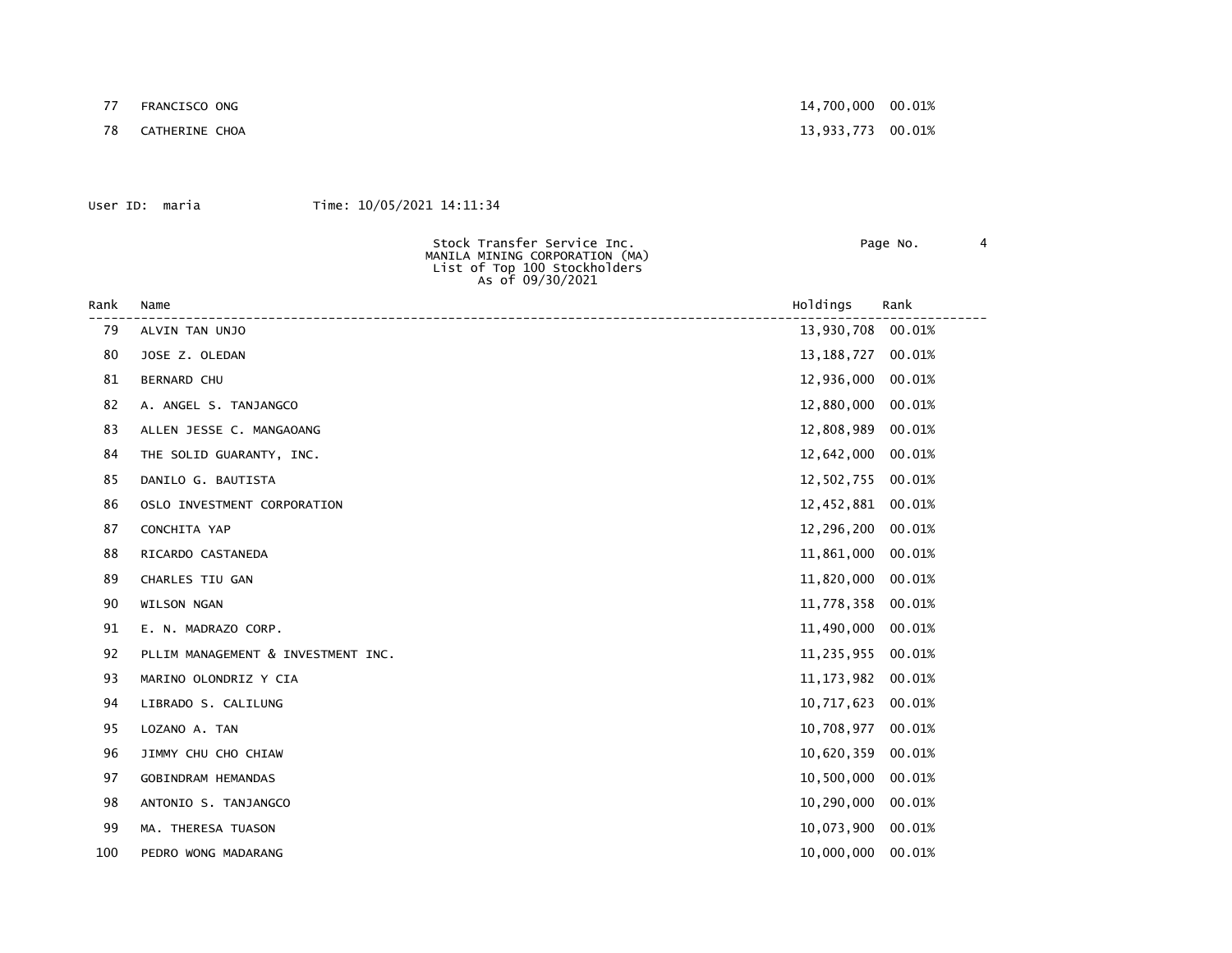|      |      | Stock Transfer Service Inc.<br>MANILA MINING CORPORATION (MA)<br>List of Top 100 Stockholders<br>As of 09/30/2021 | Page No.               |  |
|------|------|-------------------------------------------------------------------------------------------------------------------|------------------------|--|
| Rank | Name |                                                                                                                   | Holdings<br>Rank       |  |
|      |      |                                                                                                                   |                        |  |
|      |      |                                                                                                                   |                        |  |
|      |      | Total Top 100 Shareholders :                                                                                      | 153,927,691,003 99.00% |  |
|      |      |                                                                                                                   |                        |  |

 Total Issued Shares 155,479,944,728 ===============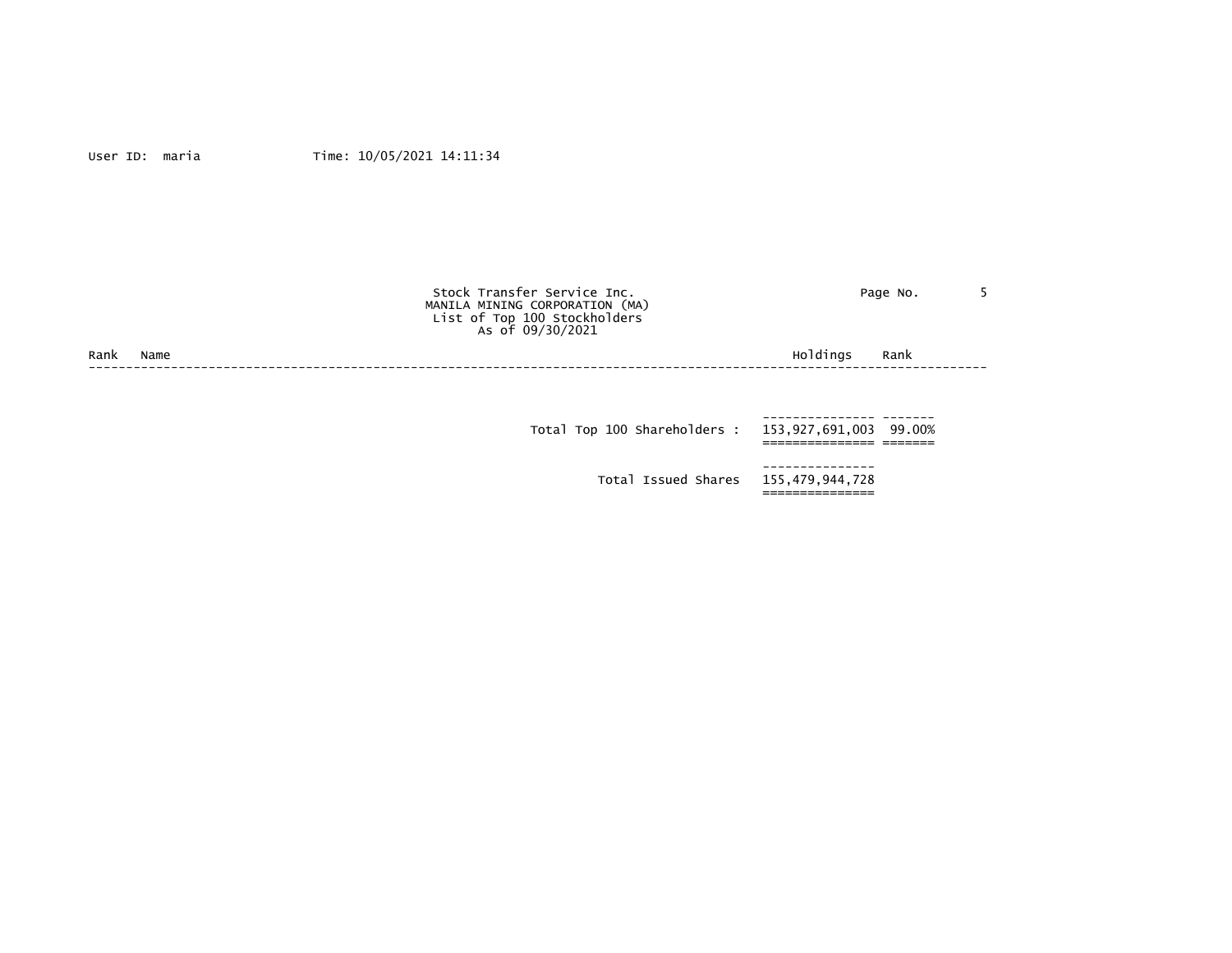User ID: maria Time: 10/05/2021 14:11:34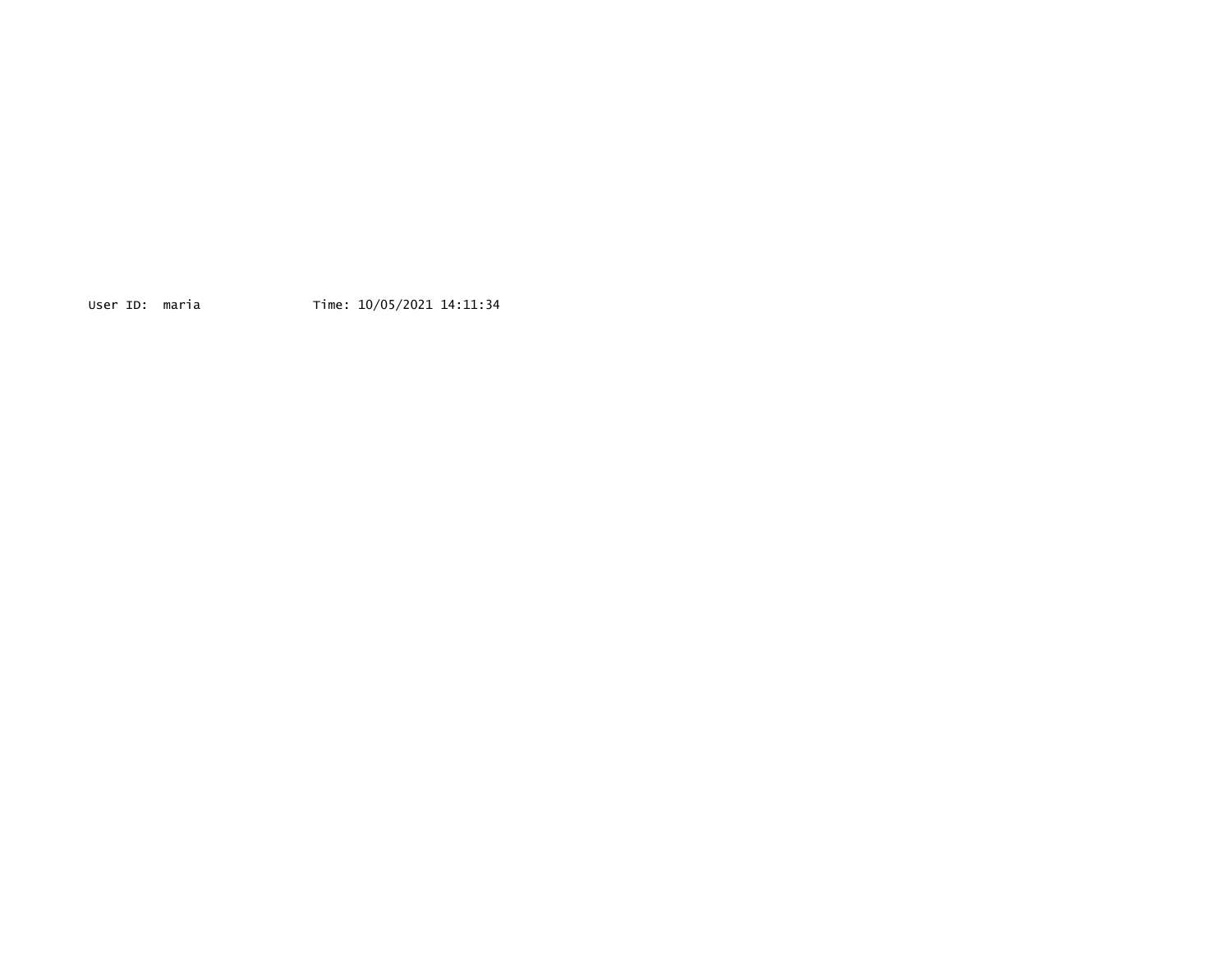## **OUTSTANDING BALANCES FOR A SPECIFIC COMPANY**

Company Code - MA0000000000

| Business Date: September 30, 2021                 |                 |
|---------------------------------------------------|-----------------|
| <b>BPNAME</b>                                     | <b>HOLDINGS</b> |
| UPCC SECURITIES CORP.                             | 26,238,822      |
| A & A SECURITIES, INC.                            | 795,472,810     |
| <b>ABACUS SECURITIES CORPORATION</b>              | 5,895,380,712   |
| PHILSTOCKS FINANCIAL INC                          | 3,243,698,202   |
| A. T. DE CASTRO SECURITIES CORP.                  | 71,796,300      |
| ALPHA SECURITIES CORP.                            | 16,690,045      |
| <b>BA SECURITIES, INC.</b>                        | 40,737,913      |
| AP SECURITIES INCORPORATED                        | 1,749,095,108   |
| ANSALDO, GODINEZ & CO., INC.                      | 755,116,706     |
| AB CAPITAL SECURITIES, INC.                       | 4,851,133,362   |
| SARANGANI SECURITIES, INC.                        | 3,155,841       |
| <b>SB EQUITIES, INC.</b>                          | 1,329,914,522   |
| ASIA PACIFIC CAPITAL EQUITIES & SECURITIES CORP.  | 69,380,916      |
| ASIASEC EQUITIES, INC.                            | 4,468,167,648   |
| ASTRA SECURITIES CORPORATION                      | 941,401,002     |
| CHINA BANK SECURITIES CORPORATION                 | 11,916,991      |
| BELSON SECURITIES, INC.                           | 430,813,264     |
| BENJAMIN CO CA & CO., INC.                        | 9,311,144       |
| B. H. CHUA SECURITIES CORPORATION                 | 43,253,909      |
| JAKA SECURITIES CORP.                             | 45,242,117      |
| <b>BPI SECURITIES CORPORATION</b>                 | 1,999,104,584   |
| CAMPOS, LANUZA & COMPANY, INC.                    | 75,151,917      |
| SINCERE SECURITIES CORPORATION                    | 467,965,055     |
| <b>CENTURY SECURITIES CORPORATION</b>             | 2,123,122       |
| CTS GLOBAL EQUITY GROUP, INC.                     | 485,492,488     |
| VSEC.COM, INC.                                    | 10,000,000      |
| TRITON SECURITIES CORP.                           | 1,059,257,817   |
| <b>IGC SECURITIES INC.</b>                        | 303,996,668     |
| <b>CUALOPING SECURITIES CORPORATION</b>           | 60,250          |
| DAVID GO SECURITIES CORP.                         | 1,568,073,490   |
| DIVERSIFIED SECURITIES, INC.                      | 174,048,040     |
| E. CHUA CHIACO SECURITIES, INC.                   | 765,297,386     |
| EQUITABLE SECURIITES (PHILS.) INC.                | 1,605,375       |
| <b>EAST WEST CAPITAL CORPORATION</b>              | 70,000          |
| <b>EASTERN SECURITIES DEVELOPMENT CORPORATION</b> | 1,295,197,059   |
| EQUITIWORLD SECURITIES, INC.                      | 85,249,857      |
| EVERGREEN STOCK BROKERAGE & SEC., INC.            | 1,006,845,460   |
| FIRST ORIENT SECURITIES, INC.                     | 13,013,819      |
| FIRST INTEGRATED CAPITAL SECURITIES, INC.         | 81,600,000      |
| F. YAP SECURITIES, INC.                           | 24,724,011,503  |
| AURORA SECURITIES, INC.                           | 112,798,663     |
| GLOBALINKS SECURITIES & STOCKS, INC.              | 399,397,876     |
| JSG SECURITIES, INC.                              | 201,392,179     |
| <b>GOLDSTAR SECURITIES, INC.</b>                  | 196,918,426     |
| GUILD SECURITIES, INC.                            | 217,194,627     |
| HDI SECURITIES, INC.                              | 1,358,809,371   |
| H. E. BENNETT SECURITIES, INC.                    | 35,248,201      |
| HK SECURITIES, INC.                               | 29,824          |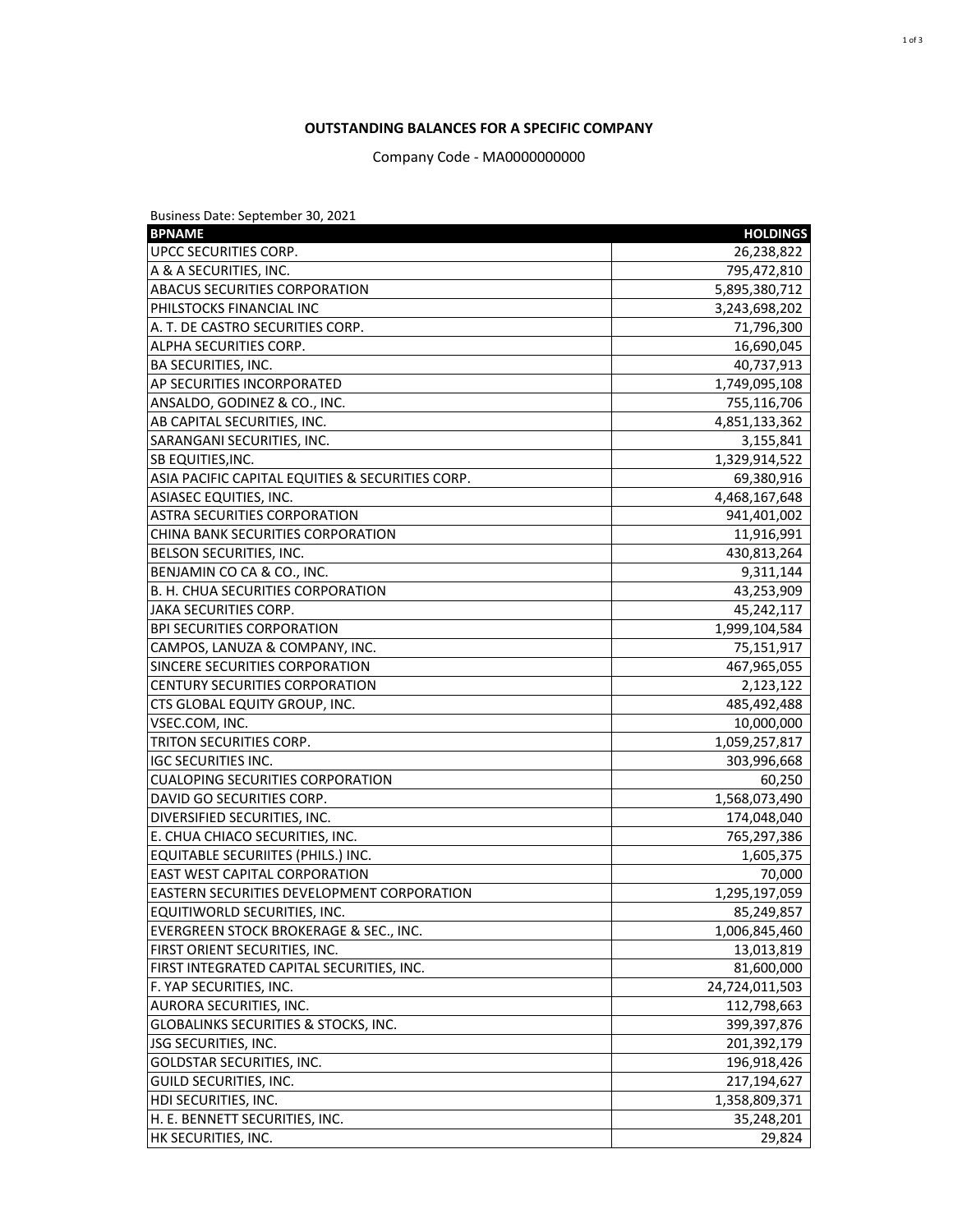| <b>BPNAME</b>                                           | <b>HOLDINGS</b> |
|---------------------------------------------------------|-----------------|
| I. ACKERMAN & CO., INC.                                 | 11,203,764      |
| I. B. GIMENEZ SECURITIES, INC.                          | 154,783,369     |
| <b>INVESTORS SECURITIES, INC,</b>                       | 213,908,597     |
| IMPERIAL, DE GUZMAN, ABALOS & CO., INC.                 | 88,035,408      |
| INTRA-INVEST SECURITIES, INC.                           | 140,420,880     |
| ASIAN CAPITAL EQUITIES, INC.                            | 3,966,400       |
| J.M. BARCELON & CO., INC.                               | 12,573,123      |
| VALUE QUEST SECURITIES CORPORATION                      | 400,000         |
| <b>STRATEGIC EQUITIES CORP.</b>                         | 20,043,642      |
| LARRGO SECURITIES CO., INC.                             | 943,501,675     |
| LOPEZ, LOCSIN, LEDESMA & CO., INC.                      | 9,616,334       |
| LUCKY SECURITIES, INC.                                  | 413,448,169     |
| LUYS SECURITIES COMPANY, INC.                           | 676,272,232     |
| MANDARIN SECURITIES CORPORATION                         | 256,500,979     |
| MARINO OLONDRIZ Y CIA                                   |                 |
| COL Financial Group, Inc.                               | 6,777,108,646   |
| DA MARKET SECURITIES, INC.                              | 122,859,351     |
| MERCANTILE SECURITIES CORP.                             | 766,811,935     |
| MERIDIAN SECURITIES, INC.                               | 1,267,959,432   |
| MDR SECURITIES, INC.                                    | 466,655,175     |
| <b>REGIS PARTNERS, INC.</b>                             | 7,334,304       |
| MOUNT PEAK SECURITIES, INC.                             | 14,186,595      |
| NEW WORLD SECURITIES CO., INC.                          | 230,521,361     |
| OPTIMUM SECURITIES CORPORATION                          | 213,026,293     |
| <b>RCBC SECURITIES, INC.</b>                            | 177,710,751     |
| PAN ASIA SECURITIES CORP.                               | 86,919,858      |
| PAPA SECURITIES CORPORATION                             | 836,567,859     |
| MAYBANK ATR KIM ENG SECURITIES, INC.                    | 693,556,479     |
| PLATINUM SECURITIES, INC.                               | 10,762,869      |
| PNB SECURITIES, INC.                                    | 96,291,797      |
| PREMIUM SECURITIES, INC.                                | 216,377,519     |
| PRYCE SECURITIES, INC.                                  | 310,863         |
| SALISBURY BKT SECURITIES CORPORATION                    | 112,893,169     |
| <b>QUALITY INVESTMENTS &amp; SECURITIES CORPORATION</b> | 3,576,536,492   |
| R & L INVESTMENTS, INC.                                 | 21,278,784      |
| <b>ALAKOR SECURITIES CORPORATION</b>                    | 176,269,242     |
| R. COYIUTO SECURITIES, INC.                             | 850,368,454     |
| REGINA CAPITAL DEVELOPMENT CORPORATION                  | 913,204,038     |
| R. NUBLA SECURITIES, INC.                               | 191,277,556     |
| AAA SOUTHEAST EQUITIES, INCORPORATED                    | 234,743,595     |
| R. S. LIM & CO., INC.                                   | 304,356,844     |
| RTG & COMPANY, INC.                                     | 196,668,460     |
| S.J. ROXAS & CO., INC.                                  | 4,891,107       |
| FIDELITY SECURITIES, INC.                               | 84,279,612      |
| SUMMIT SECURITIES, INC.                                 | 182,315,546     |
| STANDARD SECURITIES CORPORATION                         | 237,105,351     |
| TANSENGCO & CO., INC.                                   | 453,274,479     |
| THE FIRST RESOURCES MANAGEMENT & SECURITIES CORP.       | 269,660,673     |
| TOWER SECURITIES, INC.                                  | 3,085,585,356   |
| TRANS-ASIA SECURITIES, INC.                             | 94,000          |
| <b>APEX PHILIPPINES EQUITIES CORPORATION</b>            | 2,001,000       |
| TRENDLINE SECURITIES CORPORATION                        | 2,633,142       |
| UCPB SECURITIES, INC.                                   | 934,745,948     |
| E.SECURITIES, INC.                                      | 3,199,200       |
| VENTURE SECURITIES, INC.                                | 905,000,691     |
|                                                         |                 |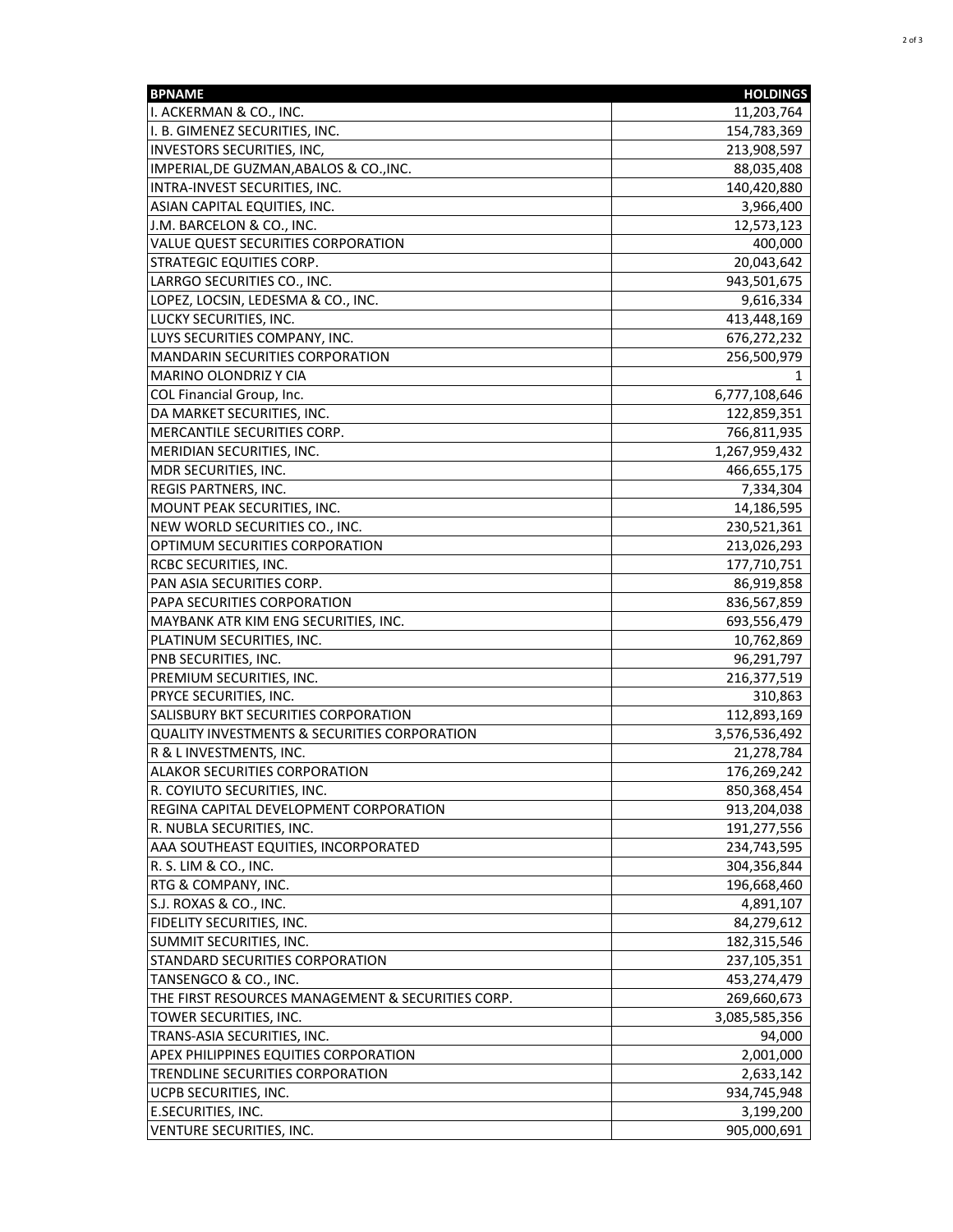| <b>BPNAME</b>                                            | <b>HOLDINGS</b> |
|----------------------------------------------------------|-----------------|
| VICSAL SECURITIES & STOCK BROKERAGE, INC.                | 55,000,000      |
| FIRST METRO SECURITIES BROKERAGE CORP.                   | 4,061,598,907   |
| WEALTH SECURITIES, INC.                                  | 190,914,199     |
| WESTLINK GLOBAL EQUITIES, INC.                           | 91,076,591      |
| BERNAD SECURITIES, INC.                                  | 154,828,041     |
| WONG SECURITIES CORPORATION                              | 13,540,000      |
| YAO & ZIALCITA, INC.                                     | 668,765,590     |
| YU & COMPANY, INC.                                       | 1,549,351,959   |
| <b>BDO SECURITIES CORPORATION</b>                        | 5,981,115,824   |
| <b>EAGLE EQUITIES, INC.</b>                              | 281,082,338     |
| GOLDEN TOWER SECURITIES & HOLDINGS, INC.                 | 40,499,460      |
| SOLAR SECURITIES, INC.                                   | 4,131,650,749   |
| G.D. TAN & COMPANY, INC.                                 | 96,522,508      |
| PHILIPPINE EQUITY PARTNERS, INC.                         | 188,284,760     |
| UNICAPITAL SECURITIES INC.                               | 289,693,215     |
| SunSecurities, Inc.                                      | 439,347,341     |
| COHERCO SECURITIES, INC.                                 | 20,000,000      |
| ARMSTRONG SECURITIES, INC.                               | 420,712         |
| TIMSON SECURITIES, INC.                                  | 53,776,966      |
| STAR ALLIANCE SECURITIES CORP.                           | 43,200,000      |
| CITIBANK N.A.                                            | 138,089,887     |
| RCBC TRUST & INVESTMENT DIVISION - VARIOUS TAXABLE ACCTS | 1,000,000       |
| AB CAPITAL & INVESTMENT CORP. - TRUST & INVESTMENT DIV.  | 5,750,252       |
| <b>Total</b>                                             | 107,605,398,089 |

If no written notice of any error or correction is received by PDTC within five (5) calendar days from receipt hereof, you shall be deemed to have accepted the accuracy and completeness of the details indicated in this report.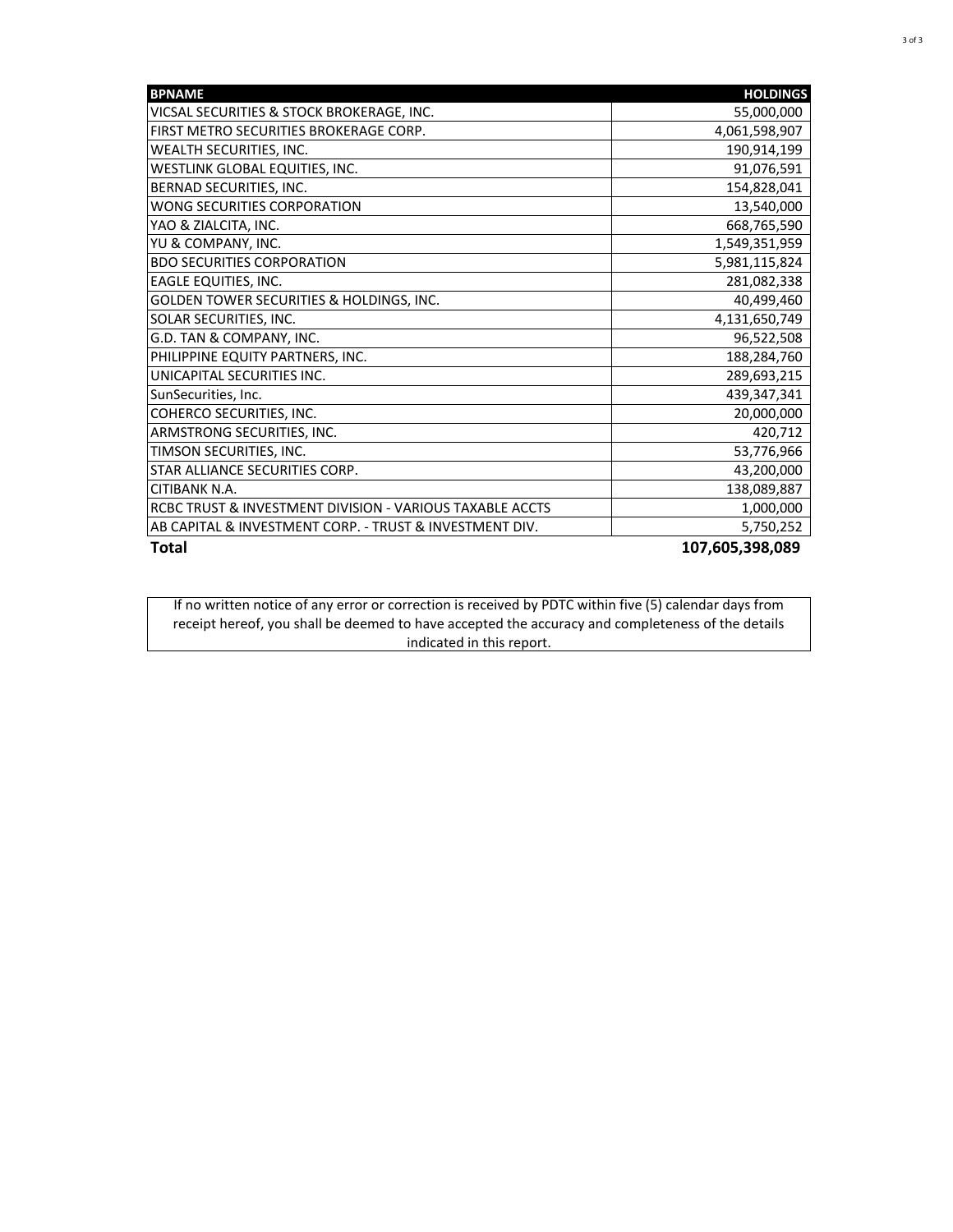Stock Transfer Service Inc. Page No. 1 MANILA MINING CORPORATION (MAB) List of Top 100 Stockholders As of 09/30/2021

| Rank | Name                                                          | Holdings                 | Rank   |
|------|---------------------------------------------------------------|--------------------------|--------|
| 1    | PCD NOMINEE CORPORATION (FILIPINO)                            | 51,031,405,641 49.27%    |        |
| 2    | F. YAP SECURITIES, INC.                                       | 17, 195, 705, 019 16.60% |        |
| 3    | F. YP SEURITIES INC F. YAP SECURITIES, INC.                   | 12, 477, 721, 842 12.05% |        |
| 4    | F. YAP SECURITIES INC F. YAP SECURITIES, INC.                 | 9,325,685,411 09.00%     |        |
| 5    | PCD NOMINEE CORPORATION (NON-FILIPINO)                        | 2,180,557,238 02.11%     |        |
| 6    | F. YAP SECURITIES INC.                                        | 1,665,206,615 01.61%     |        |
| 7    | CRESENCIO YAP                                                 | 1,454,767,065            | 01.40% |
| 8    | BRYAN YAP                                                     | 1, 124, 317, 007         | 01.09% |
| 9    | EMMA YAP                                                      | 962,564,863              | 00.93% |
| 10   | CORONET PROPERTY HOLDINGS CORP CORONET PROPERTY HOLDINGS CORP | 851,662,573              | 00.82% |
| 11   | PACITA YAP                                                    | 824,539,227              | 00.80% |
| 12   | DAVID GO SECURITIES CORP. DAVID GO SECURITIES CORP.           | 586,065,344              | 00.57% |
| 13   | CHRISTINE KAREN YAP                                           | 492, 917, 544 00.48%     |        |
| 14   | CHRISTINE YAP                                                 | 461, 919, 918 00.45%     |        |
| 15   | PAUL YAP JR.                                                  | 434,761,927              | 00.42% |
| 16   | QUALITY INVESTMENTS & SECURITIES CORP.                        | 415,011,235              | 00.40% |
| 17   | JESSAMYN DESIREE B. PEREZ                                     | 191,561,253              | 00.18% |
| 18   | THE FIRST RESOURCES MANAGEMENT & SECURITIES CORPORATION       | 150,000,000              | 00.14% |
| 19   | FELIPE YAP                                                    | 125,035,206              | 00.12% |
| 20   | KATERINA TANYA B. PEREZ                                       | 113, 111, 253 00. 11%    |        |
| 21   | MA. CYMBELINE B. PEREZ                                        | 113, 111, 253            | 00.11% |
| 22   | ARLENE K. YAP                                                 | 90,152,434               | 00.09% |
| 23   | HORACIO RODRIGUEZ                                             | 70,455,575 00.07%        |        |
| 24   | FAUSTO R. PREYSLER JR.                                        | 57,640,449               | 00.06% |
| 25   | PL LIM INVESTMENTS, INC.                                      | 57,000,000 00.06%        |        |
| 26   | MARTESIO PEREZ                                                | 42,436,774               | 00.04% |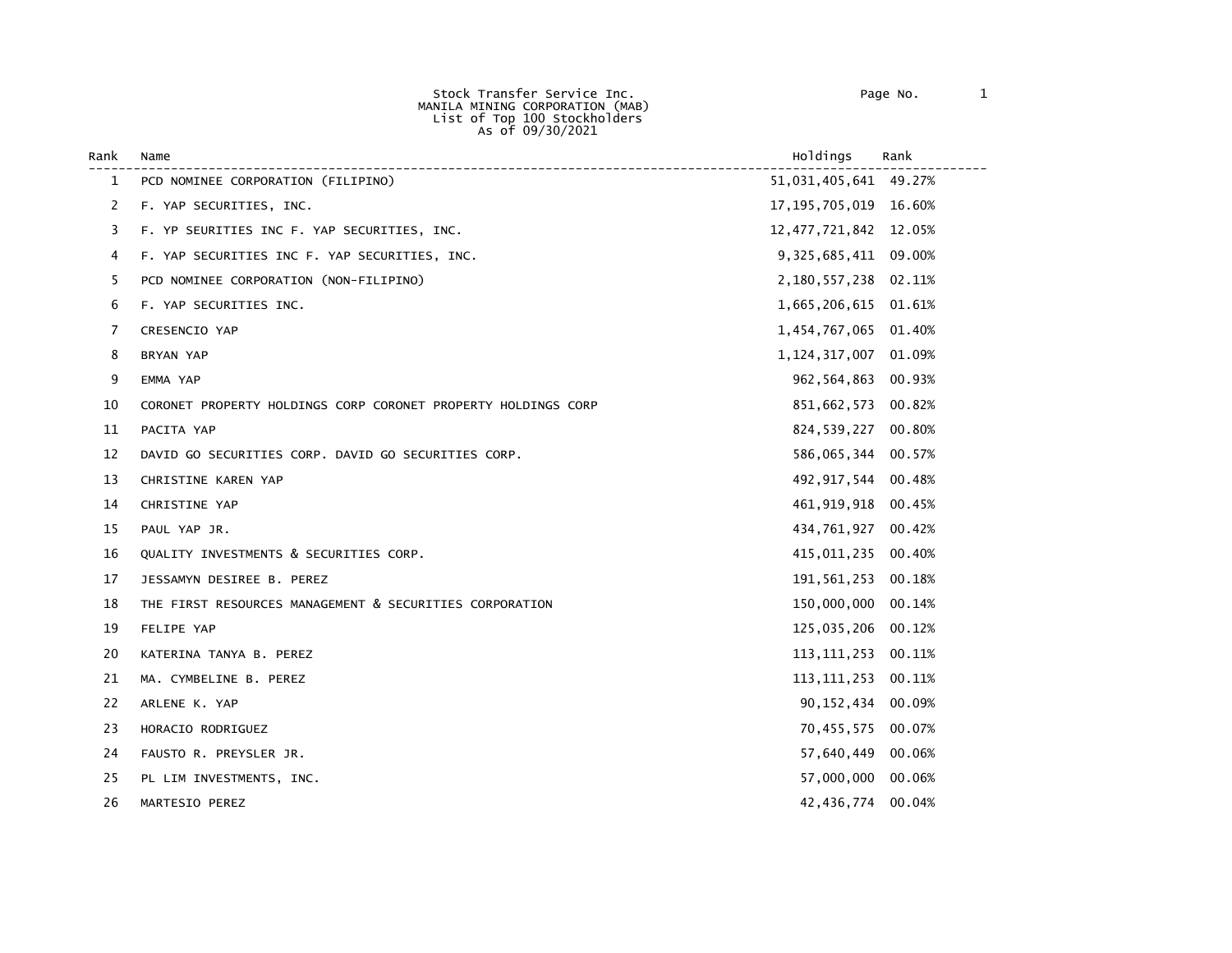| Rank | Name                                                         | Holdings          | Rank   |
|------|--------------------------------------------------------------|-------------------|--------|
| 27   | SHIPSIDE, INC.                                               | 38,420,668        | 00.04% |
| 28   | EDUARDO BANGAYAN                                             | 27,669,589        | 00.03% |
| 29   | JULIA K. MARIA ALESANDRA K. DE LA CRUZ DE LA CRUZ OR         | 27,329,421 00.03% |        |
| 30   | WILLIAM RAGOS ENRILE II                                      | 25,617,977        | 00.02% |
| 31   | E.N. MADRAZO CORP. E. N. MADRAZO CORP.                       | 22,710,000        | 00.02% |
| 32   | GENARA LIMSON                                                | 22,050,000        | 00.02% |
| 33   | SMS DEVELOPMENT CORP.                                        | 21,000,000        | 00.02% |
| 34   | F. YAP SECURITIES, INC. ACCOUNT NO. BY                       | 19,434,384        | 00.02% |
| 35   | $A/C$ -CKY FYSI                                              | 18,454,855        | 00.02% |
| 36   | MARIO CRUEL                                                  | 18,020,000        | 00.02% |
| 37   | ARTEMIO F. DISINI                                            | 17,700,000        | 00.02% |
| 38   | ALBERTO MENDOZA                                              | 16,494,382        | 00.02% |
| 39   | DANILO G. BAUTISTA                                           | 16,287,467        | 00.02% |
| 40   | SUNDER HEMANDAS                                              | 15,876,000        | 00.02% |
| 41   | PLLIM MANAGEMENT & INVESTMENT INC.                           | 15,486,891        | 00.01% |
| 42   | CORE MARITIME CORPORATION                                    | 15,394,757        | 00.01% |
| 43   | QUALITY INVESTMENTS & SECS. CORP. A/C #017003                | 11,680,000        | 00.01% |
| 44   | PEDRO WONG MADARANG                                          | 11,000,000        | 00.01% |
| 45   | HIGHLAND SECURITIES INC HIGHLAND SECURITIES, INC.            | 10,269,663        | 00.01% |
| 46   | EVELYN ONG LAO                                               | 10,000,000        | 00.01% |
| 47   | PHILIPPINE INTERNATIONAL LIFE INSURANCE CO., INC.            | 10,000,000        | 00.01% |
| 48   | AMERICAN WIRE & CABLE CO. INC AMERICAN WIRE & CABLE CO. INC. | 10,000,000        | 00.01% |
| 49   | ROGER C. ANG                                                 | 10,000,000        | 00.01% |
| 50   | NATHANIEL PEREZ                                              | 10,000,000        | 00.01% |
| 51   | VIRGINIA G. CORDERO                                          | 9,941,123         | 00.01% |
| 52   | FGC MARKETING CORP. FGC MARKETING CORP.                      | 9,698,697         | 00.01% |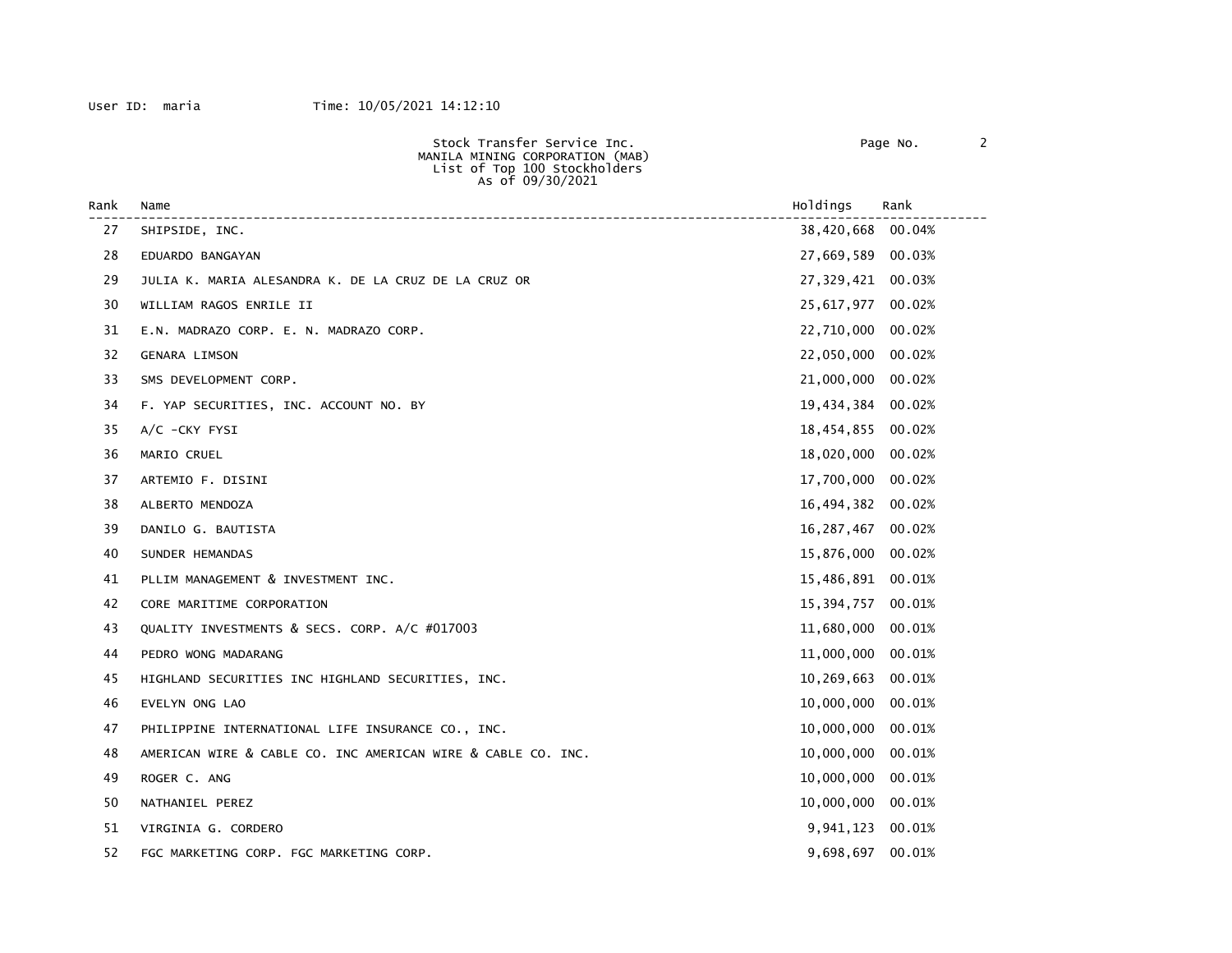### User ID: maria Time: 10/05/2021 14:12:10

 Stock Transfer Service Inc. Page No. 3 MANILA MINING CORPORATION (MAB) List of Top 100 Stockholders As of 09/30/2021

| Rank | Name<br>-----------------------------------      | Holdings         | Rank   |
|------|--------------------------------------------------|------------------|--------|
| 53   | BLUE RIDGE MINERAL CORP BLUE RIDGE MINERAL CORP. | 9,600,000 00.01% |        |
| 54   | LUPICINO C. ANDALAN                              | 9,127,035        | 00.01% |
| 55   | QUALITY INVESTMENTS & SECURITIES CORPORATION     | 7,752,000        | 00.01% |
| 56   | FRANCISCO ONG                                    | 7,644,000        | 00.01% |
| 57   | CATHERINE CHOA                                   | 7,600,000        | 00.01% |
| 58   | LILY CHI                                         | 7,500,000        | 00.01% |
| 59   | PEDRO W. MADARANG                                | 7,500,000        | 00.01% |
| 60   | SAMSON CORDERO JR.                               | 7,350,000        | 00.01% |
| 61   | FLORENTINA BANEZ                                 | 7,075,571        | 00.01% |
| 62   | ALEX C. GRANT                                    | 6,992,967        | 00.01% |
| 63   | GILBERT LIU                                      | 6,872,659        | 00.01% |
| 64   | LEONILO A. CUERDO                                | 6,699,639        | 00.01% |
| 65   | LAMBERTO O. DANAQUE                              | 6,644,400        | 00.01% |
| 66   | ZHUI XU ZHUI XU                                  | 6,300,000        | 00.01% |
| 67   | MERCANTILE INSURANCE CO., INC.                   | 6,300,000        | 00.01% |
| 68   | CHRISTOPHER BELL-KNIGHT                          | 6,200,000        | 00.01% |
| 69   | TIAN SANG TIAN SANG                              | 6,061,686        | 00.01% |
| 70   | RAY C. ESPINOSA                                  | 6,000,000        | 00.01% |
| 71   | JOHN HARPER                                      | 6,000,000        | 00.01% |
| 72   | MARIA LOURDES TUASON                             | 5,930,337        | 00.01% |
| 73   | DOMINGO TIU                                      | 5,880,000        | 00.01% |
| 74   | MARIA VIRGINIA KABIGTING                         | 5,153,400        | 00.00% |
| 75   | ARSENIO V. PAREDES                               | 5,123,596 00.00% |        |
| 76   | MA. CYMBELINE PEREZ                              | 5,111,336        | 00.00% |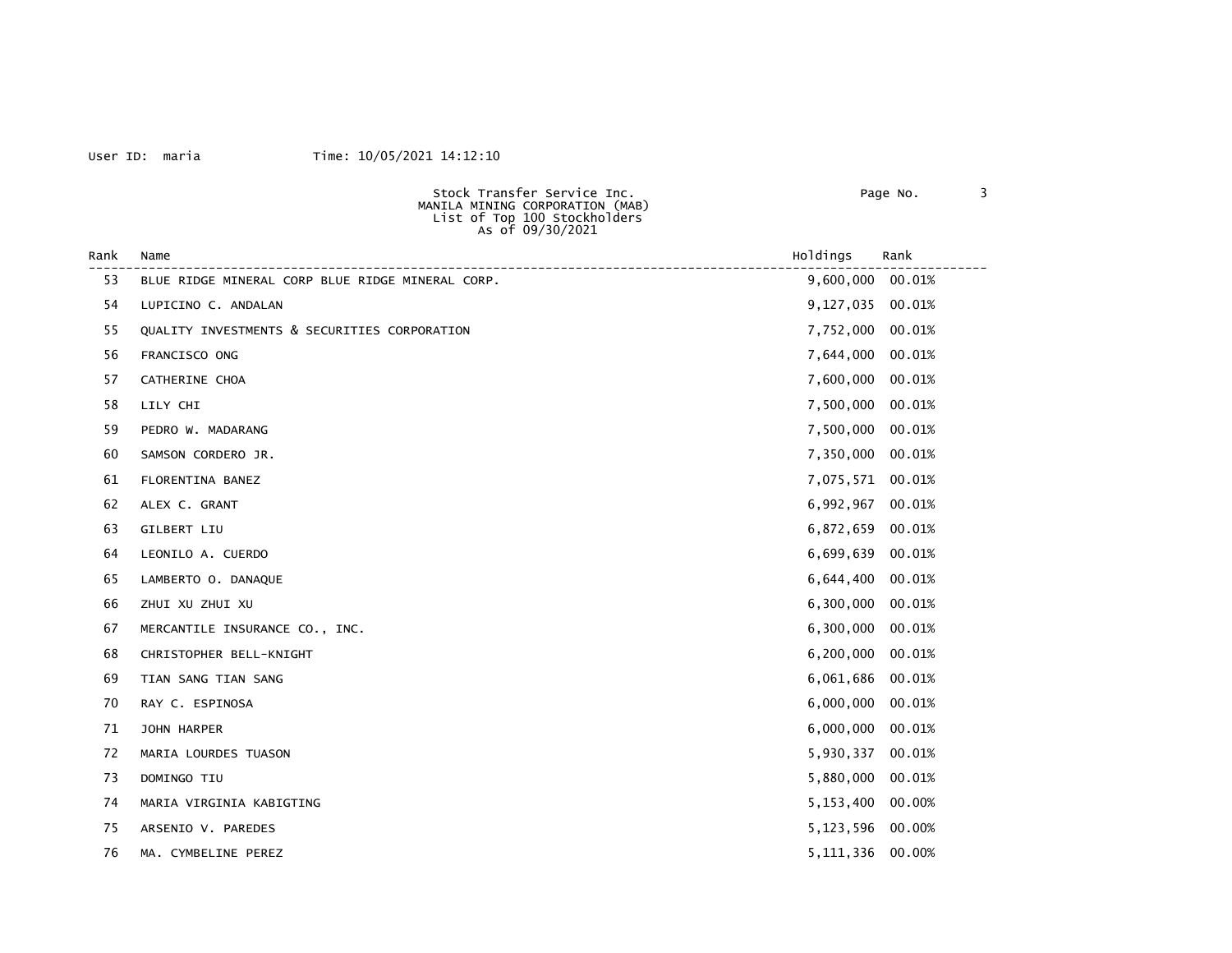77 KATERINE TANYA PEREZ 5,111,336 00.00%

78 HERITAGE PROPERTIES, INC. 5,032,554 00.00%

### User ID: maria Time: 10/05/2021 14:12:10

 MANILA MINING CORPORATION (MAB) List of Top 100 Stockholders

Stock Transfer Service Inc. The Contract of Page No. 4

 As of 09/30/2021 Rank Name Holdings Rank ------------------------------------------------------------------------------------------------------------------------ 5,000,000 00.00% 80 PEDRO O. TAN 5,000,000 00.00% 81 PETER D. GARRUCHO JR. 5,000,000 00.00% 82 PAUL CO 600 00.00% 100 PAUL CO 600 00 PAUL CO 600 PAUL CO 600 PAUL CO 600 PAUL CO 600 PAUL CO 600 PAUL CO 600 PAUL CO 600 PAUL CO 600 PAUL CO 600 PAUL CO 600 PAUL CO 600 PAUL CO 600 PAUL CO 600 PAUL CO 600 PAUL CO 600 P 83 RESTITUTO C. BUENVIAJE 4,939,200 00.00% 84 MOHAN HEMANDAS 4,900,000 00.00% 85 TIONG SECURITIES, INC. And the state of the state of the state of the state of the 4,559,057 00.00% 86 PHILFINANCE SECURITIES CORP. 4,508,490 00.00% 87 LIBRADO S. CALILUNG 4,447,926 00.00% 88 LACHMAN C. RAMCHANDANI 4,347,000 00.00% 89 MARINA ANG 4,276,993 00.00% 90 RICHARD Y. SY 4,116,000 00.00% 91 GEORGE & PETER LINES, INC GEORGE & PETER LINES, INC.  $4,112,509$  00.00% 92 JOSE Z. OLEDAN 4,049,482 00.00% 93 ROSEMARIE DI 3,920,000 00.00% 94 TANSENGCO & CO., INC. 3,893,600 00.00% 95 RESTITUTO BUENVIAJE 3,822,000 00.00% 96 ERLINDA M. OLEDAN 3,800,281 00.00% 97 CESAR TAN 3,780,000 00.00% 98 LADISLAO P. JAMERA 3,747,162 00.00% 99 EDGAR A. RAGASA 3,719,816 00.00%

100 SUPREME STOCKBROKERS, INC. 3,692,146 00.00%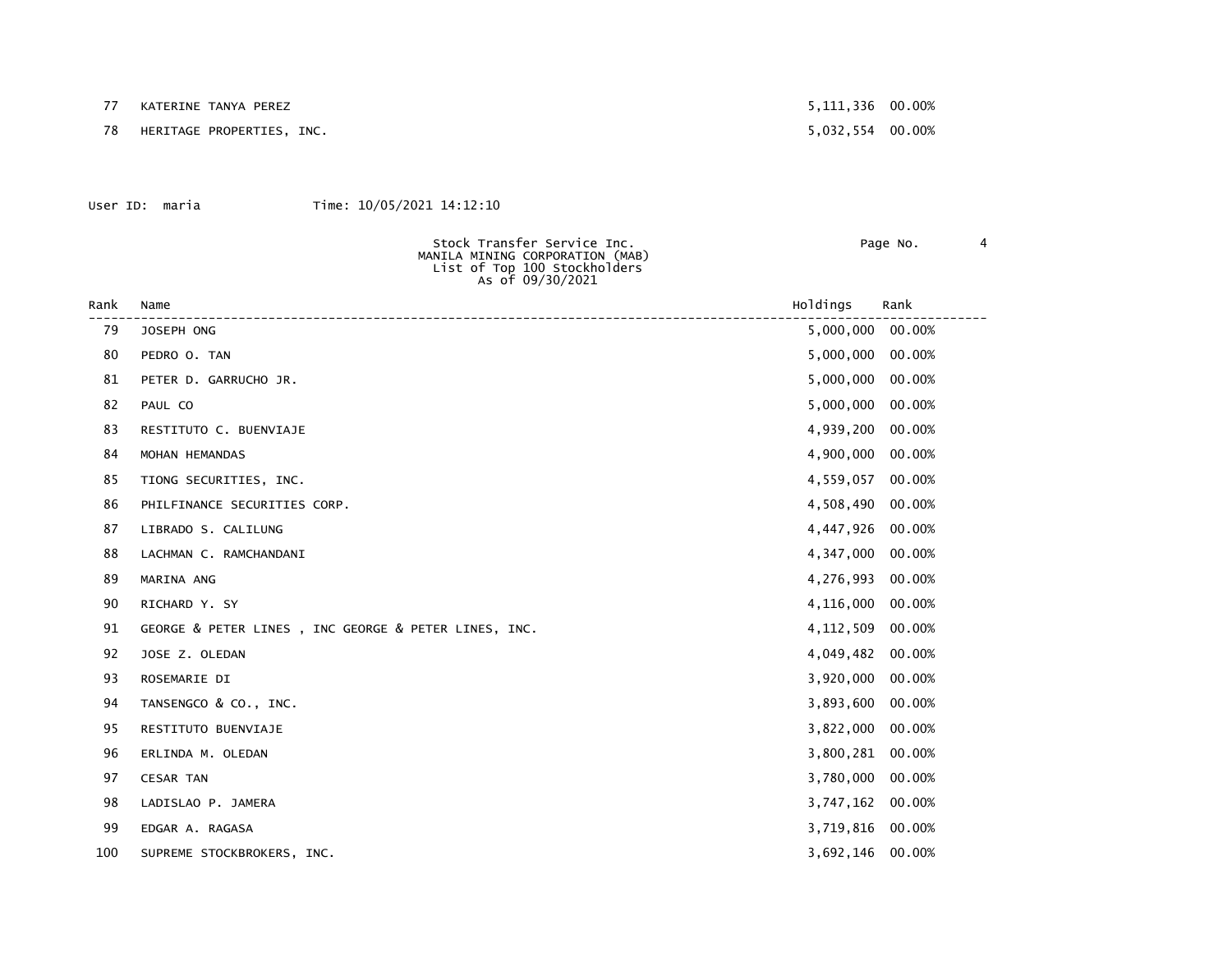|              | Stock Transfer Service Inc.<br>MANILA MINING CORPORATION (MAB)<br>List of Top 100 Stockholders<br>As of 09/30/2021 | Page No.                  |  |
|--------------|--------------------------------------------------------------------------------------------------------------------|---------------------------|--|
| Rank<br>Name |                                                                                                                    | Holdings<br>Rank          |  |
|              |                                                                                                                    |                           |  |
|              | Total Top 100 Shareholders :                                                                                       | 103, 203, 042, 718 99.63% |  |
|              |                                                                                                                    |                           |  |

 Total Issued Shares 103,576,098,876 ===============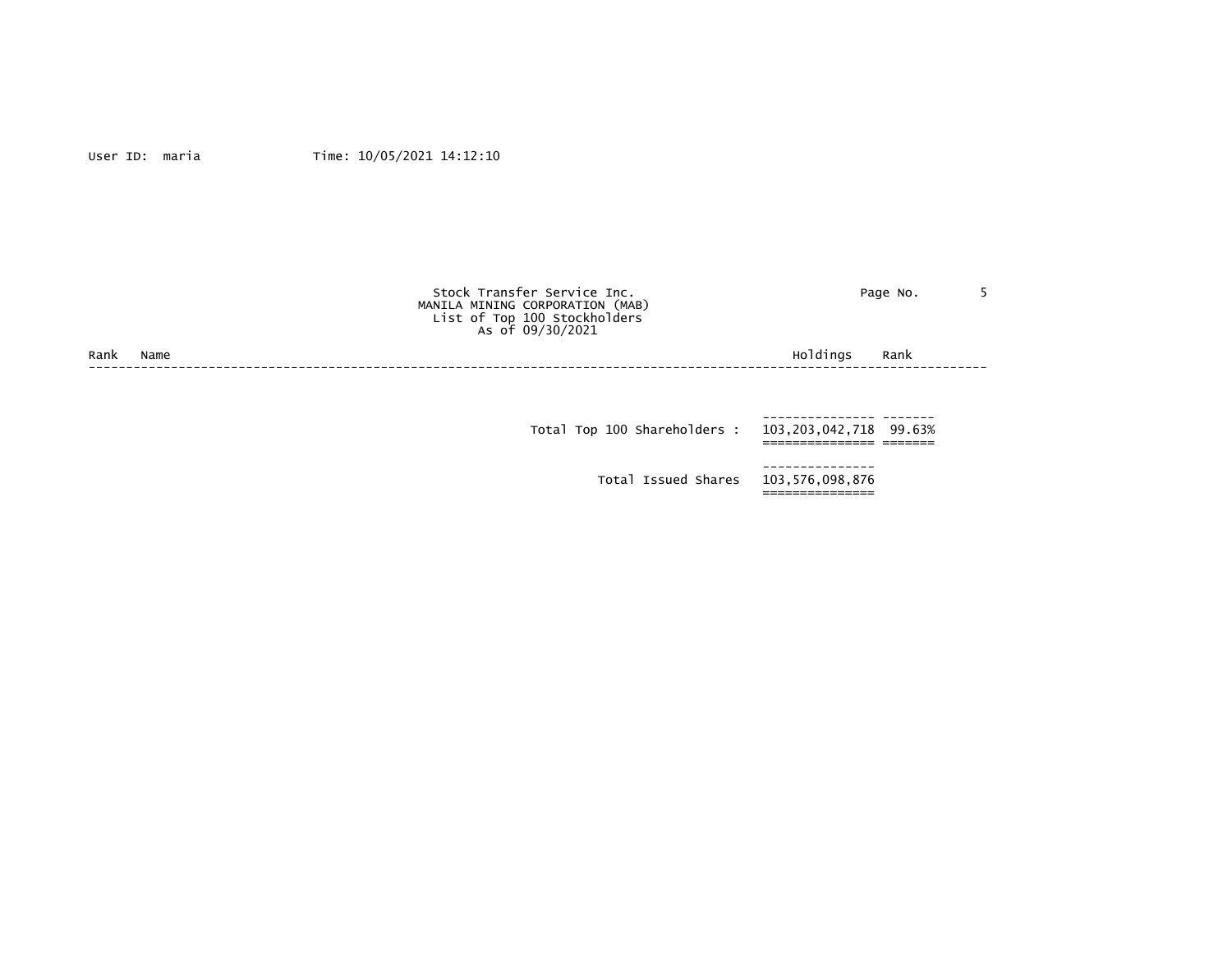User ID: maria Time: 10/05/2021 14:12:10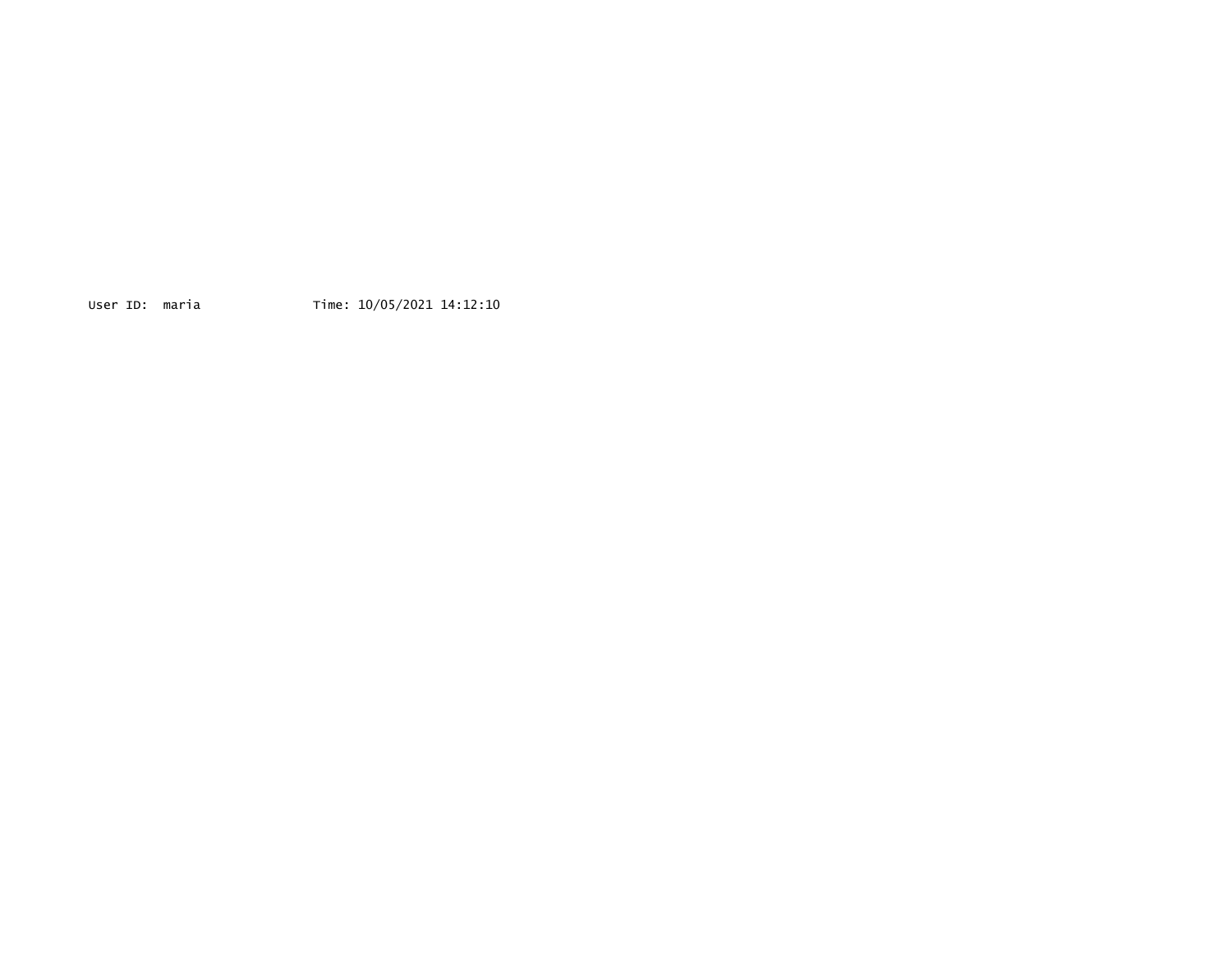## **OUTSTANDING BALANCES FOR A SPECIFIC COMPANY**

Company Code - MAB000000000

| Business Date: September 30, 2021                 |                 |  |  |  |
|---------------------------------------------------|-----------------|--|--|--|
| <b>BPNAME</b>                                     | <b>HOLDINGS</b> |  |  |  |
| UPCC SECURITIES CORP.                             | 9,710,737       |  |  |  |
| A & A SECURITIES, INC.                            | 303,240,167     |  |  |  |
| <b>ABACUS SECURITIES CORPORATION</b>              | 2,669,137,064   |  |  |  |
| PHILSTOCKS FINANCIAL INC                          | 496,318,981     |  |  |  |
| A. T. DE CASTRO SECURITIES CORP.                  | 59,055,993      |  |  |  |
| ALL ASIA SECURITIES MANAGEMENT CORP.              | 856,000         |  |  |  |
| ALPHA SECURITIES CORP.                            | 9,179,590       |  |  |  |
| <b>BA SECURITIES, INC.</b>                        | 43,475,314      |  |  |  |
| AP SECURITIES INCORPORATED                        | 127,306,034     |  |  |  |
| ANSALDO, GODINEZ & CO., INC.                      | 223,835,906     |  |  |  |
| AB CAPITAL SECURITIES, INC.                       | 1,064,993,736   |  |  |  |
| SB EQUITIES, INC.                                 | 686,862,511     |  |  |  |
| ASIA PACIFIC CAPITAL EQUITIES & SECURITIES CORP.  | 2,043,194       |  |  |  |
| ASIASEC EQUITIES, INC.                            | 2,163,928,483   |  |  |  |
| ASTRA SECURITIES CORPORATION                      | 566,808,889     |  |  |  |
| CHINA BANK SECURITIES CORPORATION                 | 30,002,810      |  |  |  |
| MACQUARIE CAPITAL SECURITIES (PHILIPPINES), INC.  | 2,706,319       |  |  |  |
| BELSON SECURITIES, INC.                           | 260,578,335     |  |  |  |
| BENJAMIN CO CA & CO., INC.                        | 6,203,724       |  |  |  |
| B. H. CHUA SECURITIES CORPORATION                 | 65,208,000      |  |  |  |
| <b>JAKA SECURITIES CORP.</b>                      | 59,836,179      |  |  |  |
| <b>BPI SECURITIES CORPORATION</b>                 | 491,697,210     |  |  |  |
| CAMPOS, LANUZA & COMPANY, INC.                    | 451,874,271     |  |  |  |
| SINCERE SECURITIES CORPORATION                    | 116,934,831     |  |  |  |
| CTS GLOBAL EQUITY GROUP, INC.                     | 50,939,310      |  |  |  |
| TRITON SECURITIES CORP.                           | 170,388,426     |  |  |  |
| <b>IGC SECURITIES INC.</b>                        | 255,162,449     |  |  |  |
| <b>CUALOPING SECURITIES CORPORATION</b>           | 12,534,896      |  |  |  |
| DAVID GO SECURITIES CORP.                         | 1,606,190,549   |  |  |  |
| DIVERSIFIED SECURITIES, INC.                      | 13,846,841      |  |  |  |
| E. CHUA CHIACO SECURITIES, INC.                   | 191,114,610     |  |  |  |
| EQUITABLE SECURIITES (PHILS.) INC.                | 2,044,756       |  |  |  |
| <b>EAST WEST CAPITAL CORPORATION</b>              | 192,434         |  |  |  |
| <b>EASTERN SECURITIES DEVELOPMENT CORPORATION</b> | 146,512,567     |  |  |  |
| EQUITIWORLD SECURITIES, INC.                      | 53,923,435      |  |  |  |
| EVERGREEN STOCK BROKERAGE & SEC., INC.            | 380,892,281     |  |  |  |
| FIRST ORIENT SECURITIES, INC.                     | 36,793,976      |  |  |  |
| F. YAP SECURITIES, INC.                           | 17,314,042,448  |  |  |  |
| AURORA SECURITIES, INC.                           | 20,035,954      |  |  |  |
| GLOBALINKS SECURITIES & STOCKS, INC.              | 138,173,537     |  |  |  |
| JSG SECURITIES, INC.                              | 67,195,225      |  |  |  |
| GOLDSTAR SECURITIES, INC.                         | 163,652,769     |  |  |  |
| GUILD SECURITIES, INC.                            | 159,946,245     |  |  |  |
| HDI SECURITIES, INC.                              | 359,012,549     |  |  |  |
| H. E. BENNETT SECURITIES, INC.                    | 50,472,525      |  |  |  |
| HK SECURITIES, INC.                               | 4,470           |  |  |  |
| I. ACKERMAN & CO., INC.                           | 279,520         |  |  |  |
| I. B. GIMENEZ SECURITIES, INC.                    | 2,620,492       |  |  |  |
|                                                   |                 |  |  |  |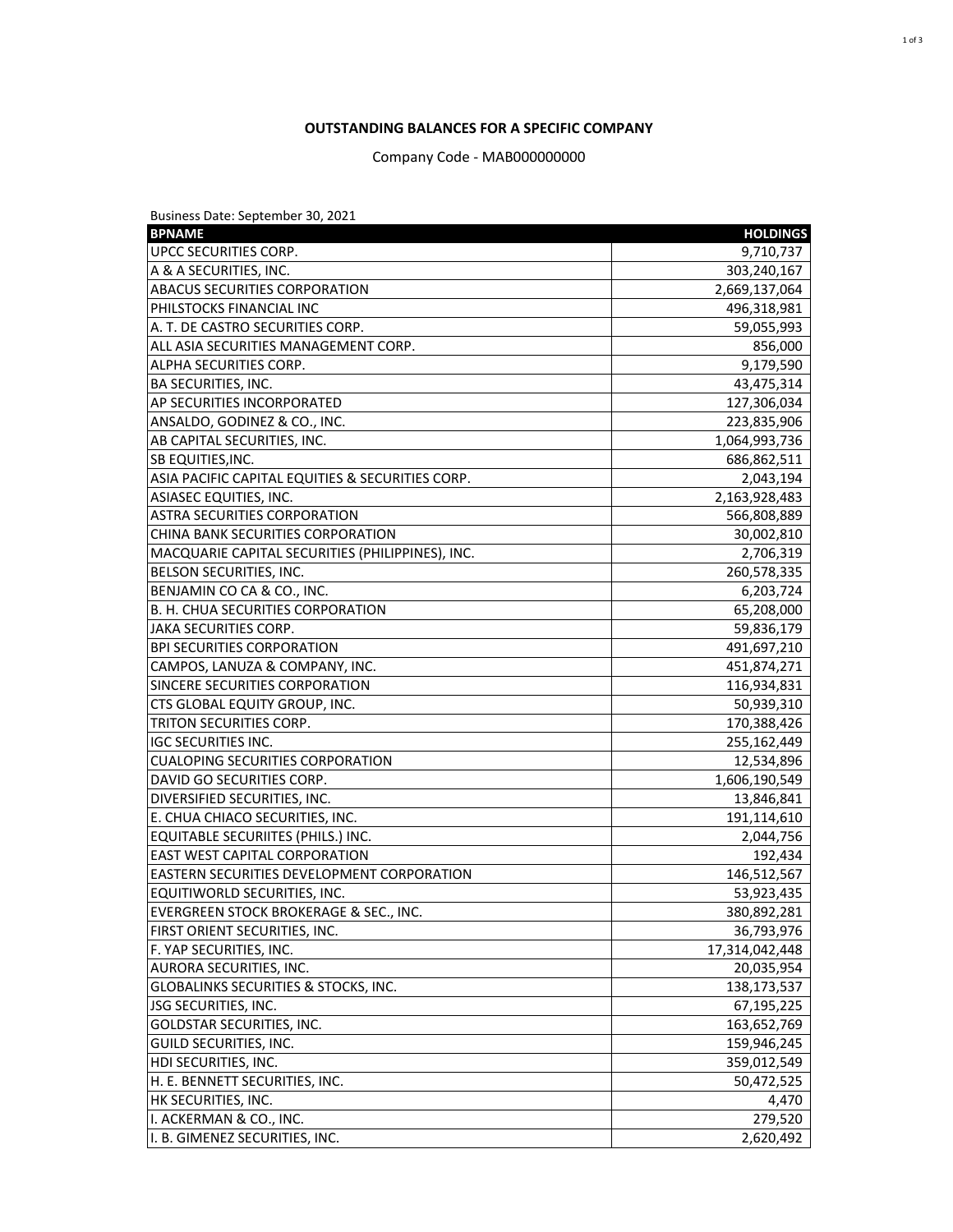| <b>BPNAME</b>                                           | <b>HOLDINGS</b> |
|---------------------------------------------------------|-----------------|
| <b>INVESTORS SECURITIES, INC,</b>                       | 55,437,085      |
| IMPERIAL, DE GUZMAN, ABALOS & CO., INC.                 | 44,161,049      |
| INTRA-INVEST SECURITIES, INC.                           | 10,296,964      |
| ASIAN CAPITAL EQUITIES, INC.                            | 1,052,448       |
| J.M. BARCELON & CO., INC.                               | 2,782,111       |
| VALUE QUEST SECURITIES CORPORATION                      | 73,500,000      |
| STRATEGIC EQUITIES CORP.                                | 31,138,911      |
| LARRGO SECURITIES CO., INC.                             | 36,815,618      |
| LOPEZ, LOCSIN, LEDESMA & CO., INC.                      | 4,323,236       |
| LUCKY SECURITIES, INC.                                  | 34,422,672      |
| LUYS SECURITIES COMPANY, INC.                           | 666,579,907     |
| MANDARIN SECURITIES CORPORATION                         | 277,041,109     |
| <b>MARINO OLONDRIZ Y CIA</b>                            | 796,833         |
| COL Financial Group, Inc.                               | 2,619,614,582   |
| DA MARKET SECURITIES, INC.                              | 44,784,524      |
| MERCANTILE SECURITIES CORP.                             | 248,652,645     |
|                                                         | 117,609,890     |
| MERIDIAN SECURITIES, INC.<br>MDR SECURITIES, INC.       |                 |
|                                                         | 318,260,426     |
| REGIS PARTNERS, INC.                                    | 51,852,774      |
| MOUNT PEAK SECURITIES, INC.                             | 17,316,232      |
| NEW WORLD SECURITIES CO., INC.                          | 79,301,280      |
| OPTIMUM SECURITIES CORPORATION                          | 26,736,872      |
| RCBC SECURITIES, INC.                                   | 39,449,581      |
| PAN ASIA SECURITIES CORP.                               | 7,757,470       |
| PAPA SECURITIES CORPORATION                             | 383,855,548     |
| MAYBANK ATR KIM ENG SECURITIES, INC.                    | 281,531,148     |
| PNB SECURITIES, INC.                                    | 116,908,554     |
| PREMIUM SECURITIES, INC.                                | 38,821,011      |
| PRYCE SECURITIES, INC.                                  | 731,572         |
| SALISBURY BKT SECURITIES CORPORATION                    | 53,998,876      |
| <b>QUALITY INVESTMENTS &amp; SECURITIES CORPORATION</b> | 6,866,649,384   |
| R & L INVESTMENTS, INC.                                 | 12,287,228      |
| <b>ALAKOR SECURITIES CORPORATION</b>                    | 50,000,000      |
| R. COYIUTO SECURITIES, INC.                             | 336,012,681     |
| REGINA CAPITAL DEVELOPMENT CORPORATION                  | 154,442,873     |
| R. NUBLA SECURITIES, INC.                               | 110,719,941     |
| AAA SOUTHEAST EQUITIES, INCORPORATED                    | 65,451,888      |
| R. S. LIM & CO., INC.                                   | 50,770,881      |
| RTG & COMPANY, INC.                                     | 3,131,328       |
| S.J. ROXAS & CO., INC.                                  | 28,733,890      |
| SECURITIES SPECIALISTS, INC.                            | 179,081         |
| <b>FIDELITY SECURITIES, INC.</b>                        | 21,298,033      |
| SUMMIT SECURITIES, INC.                                 | 34,922,046      |
| STANDARD SECURITIES CORPORATION                         | 59,939,302      |
| TANSENGCO & CO., INC.                                   | 83,637,561      |
| THE FIRST RESOURCES MANAGEMENT & SECURITIES CORP.       | 500,838,732     |
| TOWER SECURITIES, INC.                                  | 1,466,780,592   |
| TRENDLINE SECURITIES CORPORATION                        | 599,664         |
| UCPB SECURITIES, INC.                                   | 278,360,472     |
| E.SECURITIES, INC.                                      | 176,400         |
| VENTURE SECURITIES, INC.                                | 142,100,997     |
|                                                         |                 |
| FIRST METRO SECURITIES BROKERAGE CORP.                  | 558,436,690     |
| WEALTH SECURITIES, INC.                                 | 658,413,560     |
| WESTLINK GLOBAL EQUITIES, INC.                          | 37,746,518      |
| BERNAD SECURITIES, INC.                                 | 38,679,942      |